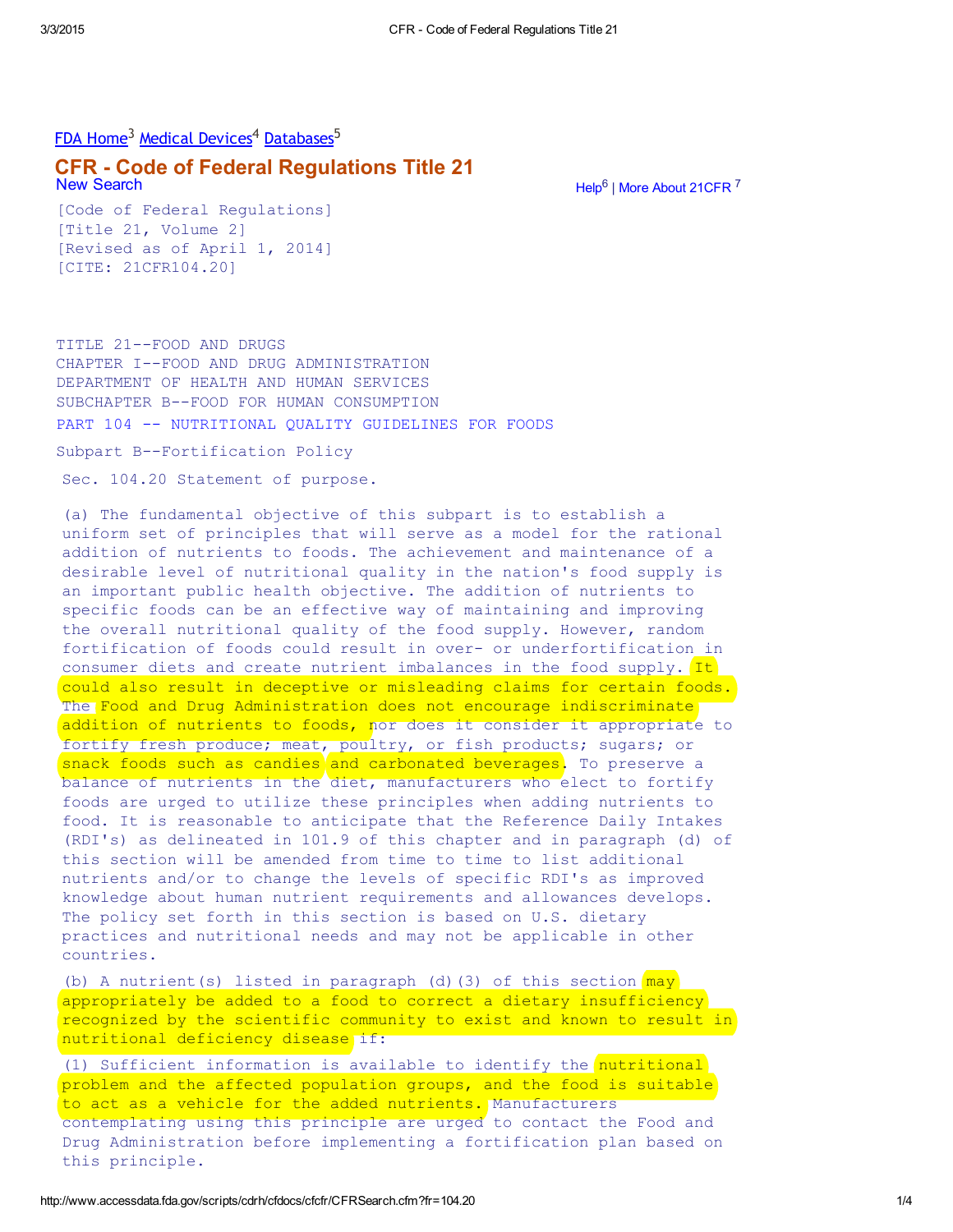(2) The food is not the subject of any other Federal regulation for a food or class of food that requires, permits, or prohibits nutrient additions. (Other Federal regulations include, but are not limited to, standards of identity promulgated under section 401 of the Federal Food, Drug, and Cosmetic Act, nutritional quality guidelines established in subpart C of this part, and common or usual name regulations established in part 102 of this chapter.)

(c) A nutrient(s) listed in paragraph (d)(3) of this section may appropriately be added to a food to restore such nutrient(s) to a level(s) representative of the food prior to storage, handling, and processing, when:

(1) The nutrient is shown by adequate scientific documentation to have been lost in storage, handling, or processing in a measurable amount equal to at least 2 percent of the Daily Reference Value (DRV) of protein and of potassium and 2 percent of the Reference Daily Intake (RDI) in a normal serving of the food.

(2) Good manufacturing practices and normal storage and handling procedures cannot prevent the loss of such nutrient(s),

(3) All nutrients, including protein, iodine and vitamin D, that are lost in a measurable amount are restored and all ingredients of the food product that contribute nutrients are considered in determining restoration levels; and

(4) The food is not the subject of any other Federal regulation that requires or prohibits nutrient addition(s), or the food has not been fortified in accordance with any other Federal regulation that permits voluntary nutrient additions.

(d)  $\overline{A}$  nutrient(s) listed in paragraph (d)(3) of this section may be added to a food in proportion to the total caloric content of the food, to balance the vitamin, mineral, and protein content if:

(1) A normal serving of the food contains at least 40 kilocalories (that is, 2 percent of a daily intake of 2,000 kilocalories);

(2) The food is not the subject of any other Federal regulation for a food or class of food that requires, permits, or prohibits nutrient additions; and

(3) The food contains all of the following nutrients per 100 calories based on 2,000 calorie total intake as a daily standard:

| Nutrient         | Unit of measurement        | DRV or RDI<br>1 | Amount per 100<br>calories |
|------------------|----------------------------|-----------------|----------------------------|
| Protein          | $q$ rams $(q)$             | 50              | 2.5                        |
| Vitamin A        | International Unit<br>(TU) | 5,000           | 250                        |
| Vitamin C        | milligrams (mg)            | 60              | 3                          |
| Calcium          | g                          | 1               | 0.05                       |
| Iron             | mq                         | 18              | 0.9                        |
| Vitamin D        | ΙU                         | 400             | 20                         |
| Vitamin E        | do                         | 30              | 1.5                        |
| Thiamin          | mq                         | 1.5             | 0.08                       |
| Riboflavin       | do                         | 1.7             | 0.09                       |
| Niacin           | do                         | 20              | $\mathbf{1}$               |
| Vitamin $B_6$    | do                         | 2.0             | 0.1                        |
| Folate           | micrograms ([micro]g)      | 400             | 20                         |
| Vitamin $B_{12}$ | do                         | 6.0             | 0.3                        |
| Biotin           | mq                         | 0.3             | 0.015                      |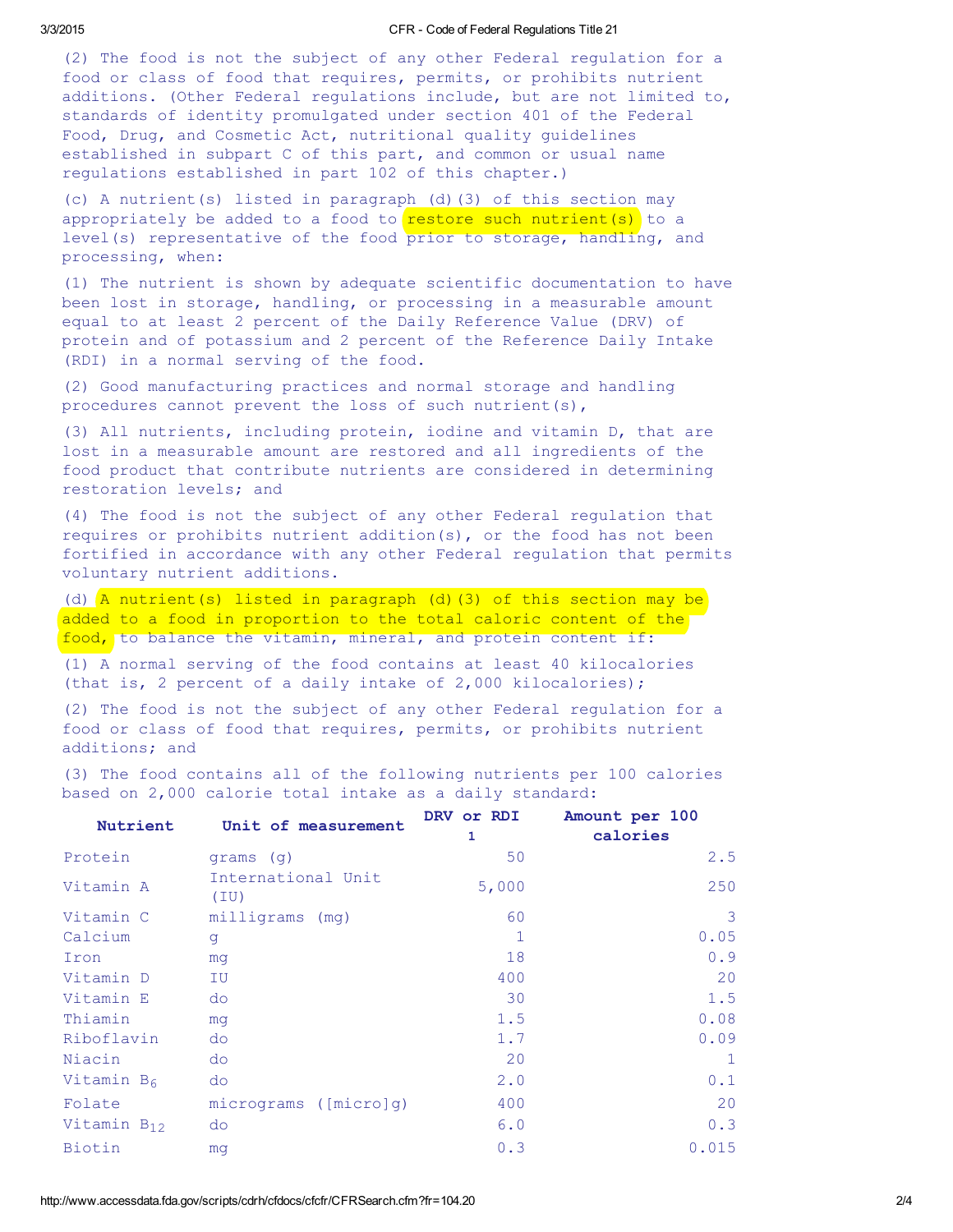#### 3/3/2015 CFR Code of Federal Regulations Title 21

| Pantothenic | do       | 10    | 0.5  |
|-------------|----------|-------|------|
| acid        |          |       |      |
| Phosphorus  | a        | 1.0   | 0.05 |
| Magnesium   | mq       | 400   | 20   |
| Zinc        | do       | 15    | 0.8  |
| Iodine      | [micro]q | 150   | 7.5  |
| Copper      | mq       | 2.0   | 0.1  |
| Potassium   | do       | 3,500 | 175  |

 ${}^{1}$ RDI's for adults and children 4 or more years of age.

(e) A nutrient(s) may appropriately be added to a food that replaces traditional food in the diet to avoid nutritional inferiority in accordance with 101.3(e)(2) of this chapter.

(f) Nutrient(s) may be added to foods as permitted or required by applicable regulations established elsewhere in this chapter.

(g) A nutrient added to a food is appropriate only when the nutrient:

(1) Is stable in the food under customary conditions of storage, distribution, and use;

(2) Is physiologically available from the food;

(3) Is present at a level at which there is a reasonable assurance that consumption of the food containing the added nutrient will not result in an excessive intake of the nutrient, considering cumulative amounts from other sources in the diet; and

(4) Is suitable for its intended purpose and is in compliance with applicable provisions of the act and regulations governing the safety of substances in food.

(h) Any claims or statements in the labeling of food about the addition of a vitamin, mineral, or protein to a food shall be made only if the claim or statement is not false or misleading and otherwise complies with the act and any applicable regulations. The following label claims are acceptable:

(1) The labeling claim "fully restored with vitamins and minerals" or "fully restored with vitamins and minerals to the level of unprocessed

\_\_\_" (the blank to be filled in with the common or usual name of the food) may be used to describe foods fortified in accordance with the principles established in paragraph (c) of the section.

(2) The labeling claim, "vitamins and minerals (and "protein" when appropriate) added are in proportion to caloric content" may be used to describe food fortified in accordance with the principles established in paragraph (d) of this section.

(3) When labeling claims are permitted, the term "enriched," "fortified," "added," or similar terms may be used interchangeably to indicate the addition of one or more vitamins or minerals or protein to a food, unless an applicable Federal regulation requires the use of specific words or statements.

(i) It is inappropriate to make any claim or statement on a label or in labeling, other than in a listing of the nutrient ingredients as part of the ingredient statement, that any vitamin, mineral, or protein has been added to a food to which nutrients have been added pursuant to paragraph (e) of this section. [45 FR 6323, Jan. 25, 1980, as amended at 58 FR 2228, Jan. 6, 1993]

Links on this page: